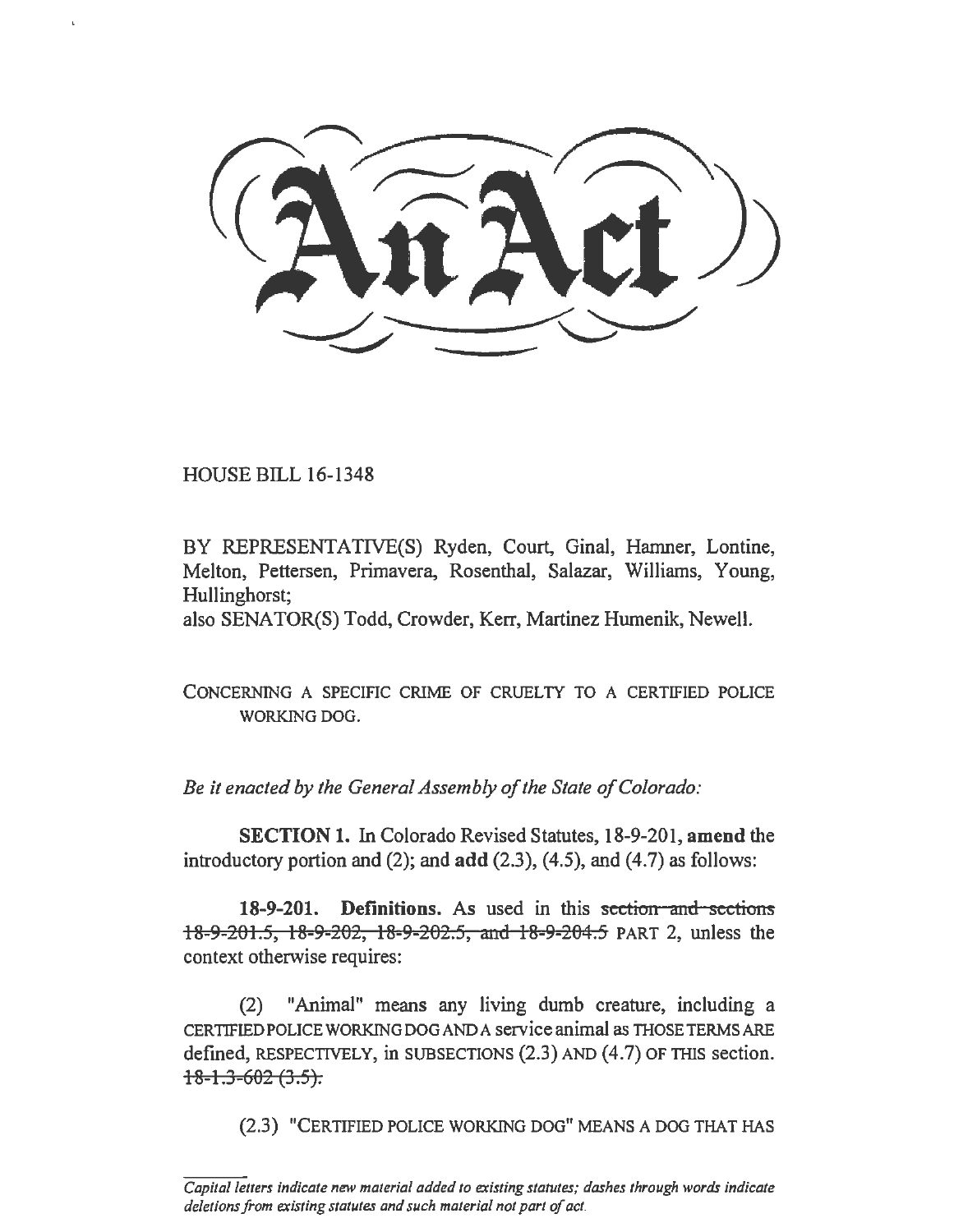CURRENT CERTIFICATION FROM A STATE OR NATIONAL AGENCY OR AN ASSOCIATIONTHATCERTIFIESPOLICEWORKINGDOGS,ANDTHATISPARTOF A WORKING LAW ENFORCEMENT TEAM.

(4.5) "SERIOUS PHYSICAL HARM", AS USED IN SECTION 18-9-202, MEANS ANY OF THE FOLLOWING:

(a) ANY PHYSICAL HARM THAT CARRIES A SUBSTANTIAL RISK OF DEATH;

(b) ANY PHYSICAL HARM THAT CAUSES PERMANENT MAIMING OR THAT INVOLVES SOME TEMPORARY, SUBSTANTIAL MAIMING; OR

(c) ANY PHYSICAL HARM THAT CAUSES ACUTE PAIN OF A DURATION THAT RESULTS IN SUBSTANTIAL SUFFERING.

(4.7) "SERVICE ANIMAL" MEANS ANY ANIMAL, THE SERVICES OF WHICH ARE USED TO AID THE PERFORMANCE OF OFFICIAL DUTIES BY A FIRE DEPARTMENT, FIRE PROTECTION DISTRICT, OR GOVERNMENTAL SEARCH AND RESCUE AGENCY. UNLESS OTHERWISE SPECIFIED, "SERVICE ANIMAL" DOES NOT INCLUDE A "CERTIFIED POLICE WORKING DOG" AS DEFINED IN SUBSECTION (2.3) OF THIS SECTION.

SECTION 2. In Colorado Revised Statutes, 18-9-202, amend (1.5) (c), (2) (a), (2) (a.5) (V), and (2) (d); and repeal (1.6) as follows:

18-9-202. Cruelty to animals - aggravated cruelty to animals service animals.  $(1.5)(c)$  A person commits cruelty to a service animal OR A CERTIFIED POLICE WORKING DOG if he or she violates the provisions of subsection (1) of this section with respect to a service animal OR CERTIFIED POLICE WORKING DOG, as THOSE TERMS ARE defined in section 18-1.3-602  $(3.5)$  SECTIONS 18-9-201 (2.3) AND 18-9-201 (4.7), whether the service animal OR CERTIFIED POLICE WORKING DOG is on duty or not on duty.

(1.6) As used in this section, unless the context otherwise requires:

 $(a)$  "Serious physical harm" means any of the following:

 $(H)$  Any physical harm that carries a substantial risk of death,

PAGE 2-HOUSE BILL 16-1348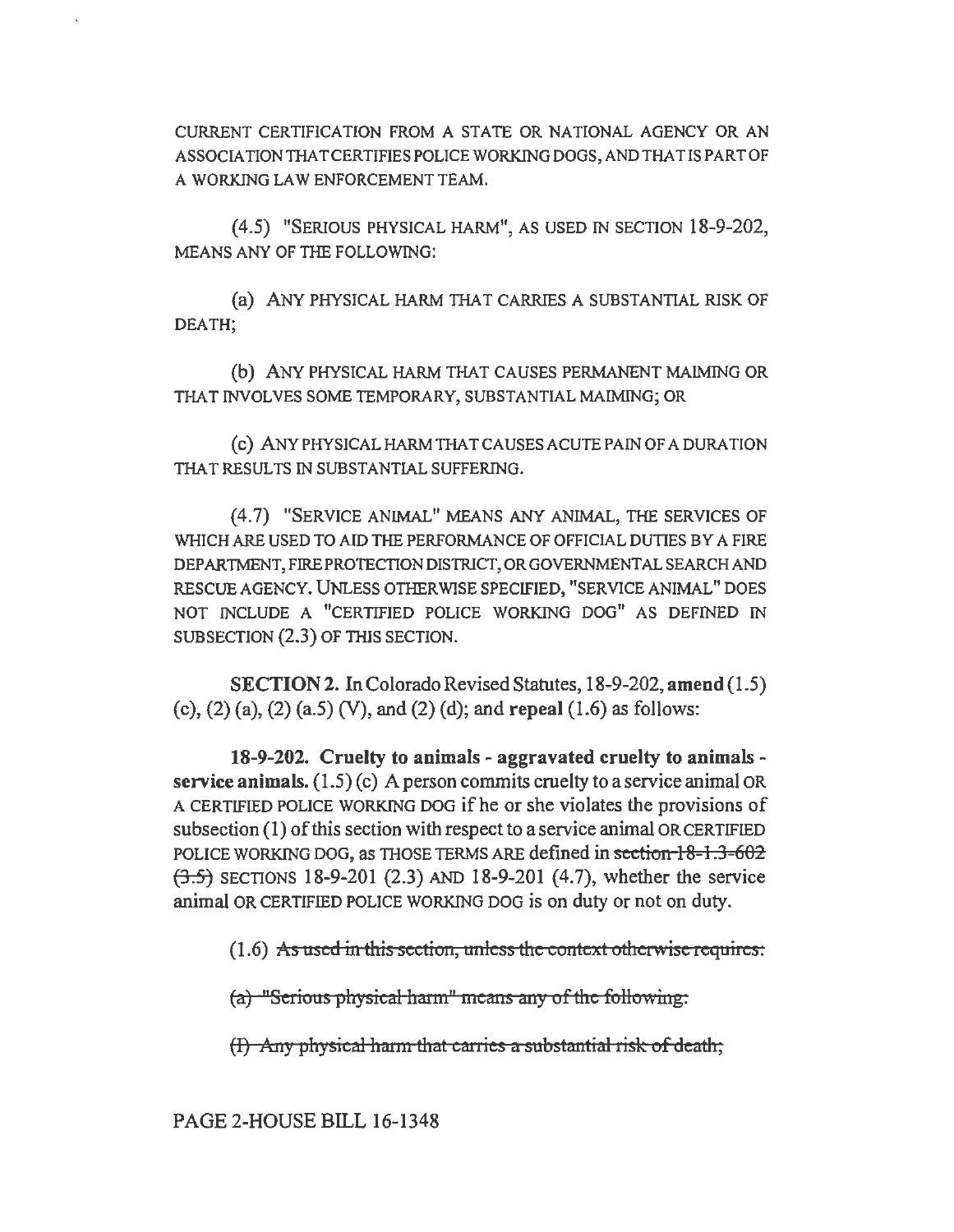$(H)$  -Any physical harm that causes permanent maiming or that involves some temporary, substantial maiming; or

(III) Any physical harm that causes acute pain of a duration that results in substantial suffering.

(2} (a) Except as otherwise provided in paragraph (b) of this subsection (2), cruelty to animals, OR CRUELTY TO A SERVICE ANIMAL OR CERTIFIED POLICE WORKING DOG PURSUANT TO PARAGRAPH (c) OF SUBSECTION (1.5) OF THIS SECTION, is a class 1 misdemeanor.

(a.S) (V) In addition to any other sentence imposed upon a person for a violation of any criminal law under this title, any person convicted of a second or subsequent conviction for any crime, the underlying factual basis of which has been found by the court to include an act of cruelty to animals shall be, OR CRUEL TY TO A SERVICE ANIMAL OR A CERTIFIED POLICE WORKING DOG PURSUANT TO PARAGRAPH (c) OF SUBSECTION (1.5) OF THIS SECTION IS required to pay a mandatory minimum fme of one thousand dollars and shall be IS required to complete an anger management treatment program or any other appropriate treatment program.

(d)  $(I)$  If a person is convicted of cruelty to a service animal pursuant to paragraph (c) of subsection  $(1.5)$  of this section, he or she shall be ordered THE COURT SHALL ORDER HIM OR HER to make restitution to the agency or individual owning the SERVICE animal for any veterinary bills and replacement costs of the SERVICE animal if it is disabled or killed as a result of the cruelty to animals incident.

(II) IF A PERSON IS CONVICTED OF CRUELTY TO A CERTIFIED POLICE WORKING DOG PURSUANT TO PARAGRAPH (c) OF SUBSECTION (1.5) OF THIS SECTION, THE COURT SHALL ORDER HIM OR HER TO MAKE RESTITUTION TO THE AGENCY OR INDIVIDUAL OWNING THE CERTIFIED POLICE WORKING DOG FOR ALL EXPENSES, INCLUDING ANY IMMEDIATE AND ONGOING VETERINARY EXPENSES RELATED TO THE INCIDENT, AND REPLACEMENT COSTS FOR THE CERTIFIED POLICE WORKING DOG IF IT IS PERMANENTLY DISABLED OR KILLED AS A RESULT OF THE CRUELTY TO ANIMALS INCIDENT. IF THE COURT FINDS THAT THE PERSON WHO IS CONVICTED OF CRUELTY TO A CERTIFlED POLICE WORKING DOG PURSUANT TO PARAGRAPH (c) OF SUBSECTION (1.5) OF THIS SECTION DID SO WITH MALICIOUS INTENT, THE PERSON SHALL ADDITIONALLYMAKERESTITUTIONTOTHEAGENCYORINDIVIDUALOWNING

PAGE 3-HOUSE BILL 16-1348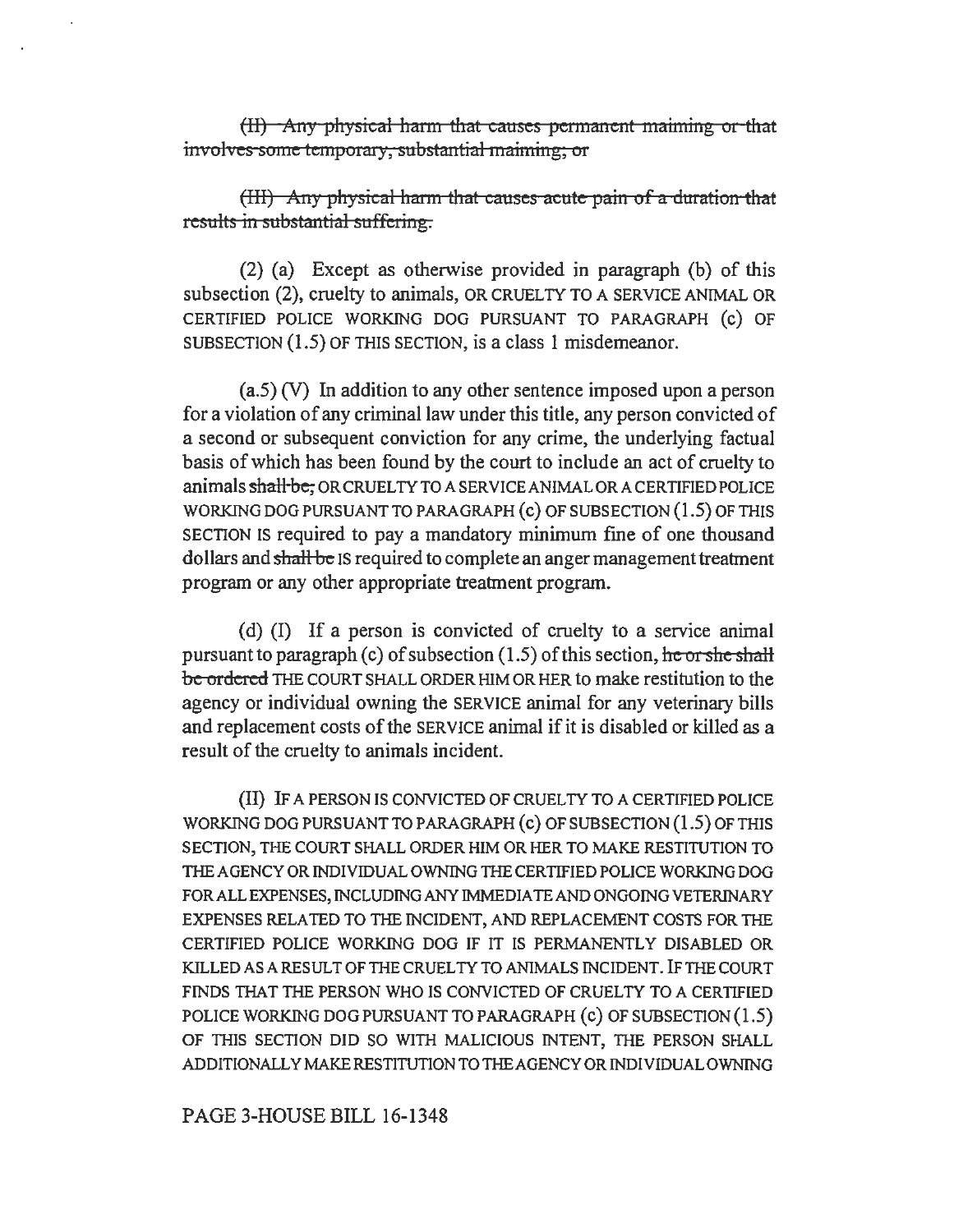THE CERTIFIED WORKING DOG FOR ALL TRAINING AND CERTIFICATION COSTS RELATED TO THE CERTIFIED POLICE WORKING DOG.

SECTION 3. In Colorado Revised Statutes, 18-9-209, amend (1) as follows:

18-9-209. Immunity for reporting cruelty to animals - false report - penalty. (1) Except as otherwise provided in subsection (2) of this section, a person who, in good faith, reports a suspected incident of animal cruelty TO ANIMALS, SERVICE ANIMALS, OR CERTIFIED POLICE WORKING DOGS, as described in section 18-9-202, to a local law enforcement agency or to the state bureau of animal protection shall-be IS immune from civil liability for reporting the incident.

SECTION 4. Safety clause. The general assembly hereby finds,